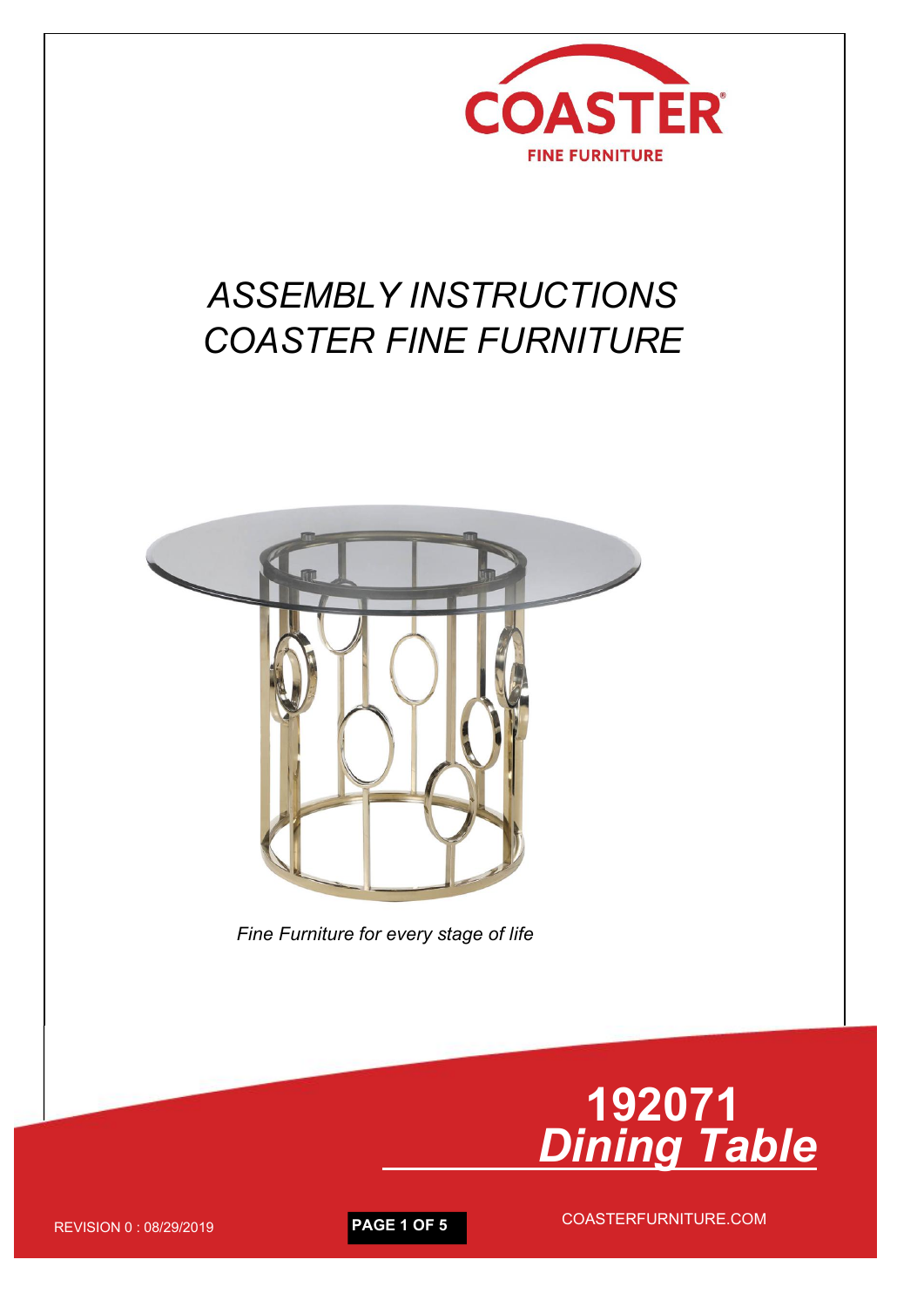# ITEM:**192071 (B1-B2)**

### **ASSEMBLY INSTRUCTIONS**



### **ASSEMBLY TIPS:**

- 1. Remove hardware from box and sort by size.
- 2. Please check to see that all hardware and parts are present prior to start of assembly.
- 3. Please follow attached instructions in the same sequence as numbered to assure fast & easy assembly.

#### **WARNING!**

1. Don't attempt to repair or modify parts that are broken or defective. Please contact the store immediately.

2. This product is for home use only and not intended for commercial establishments.

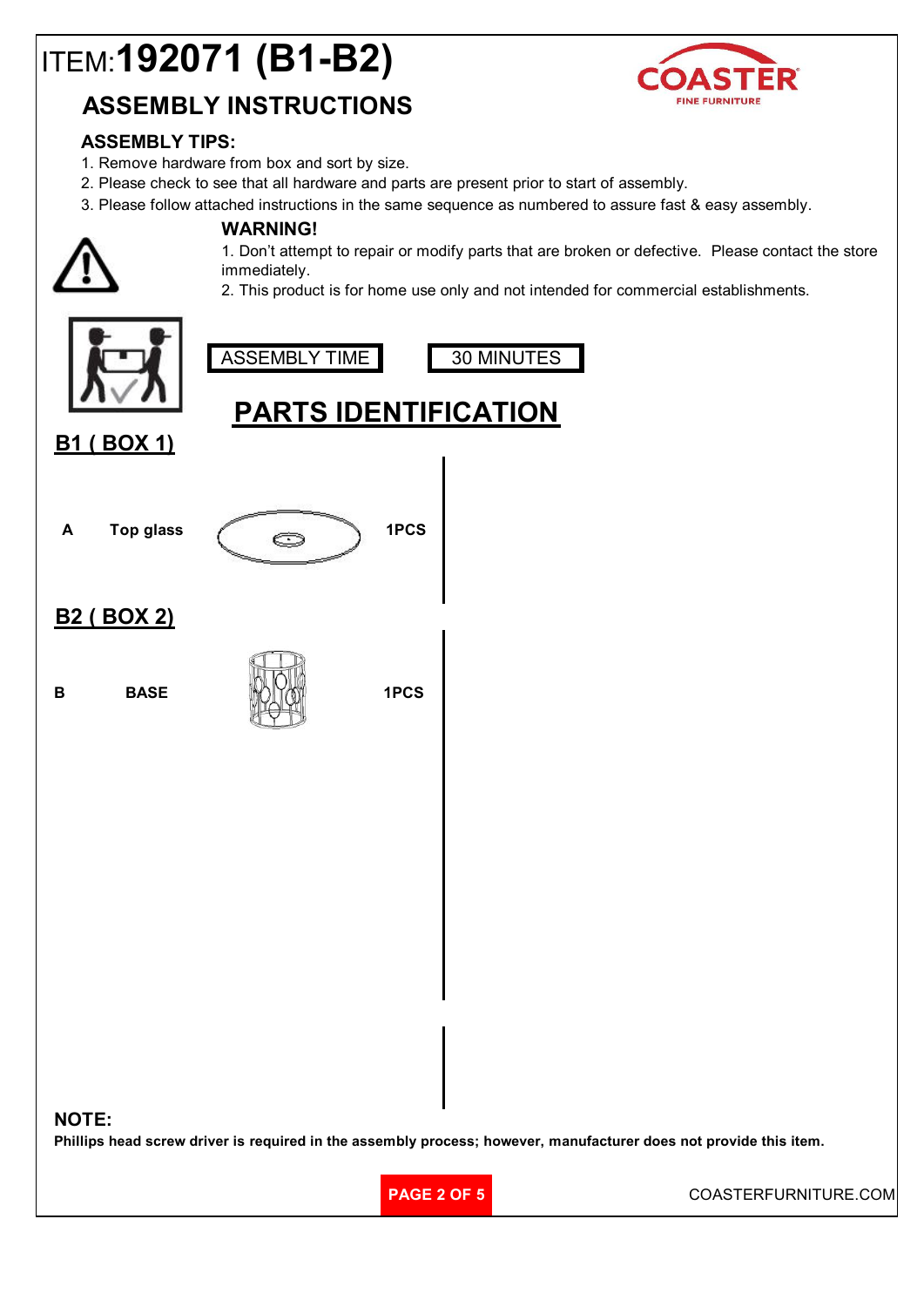## **ITEM:192071 (B1-B2)**

### **ASSEMBLY INSTRUCTIONS**



### **ASSEMBLY TIPS:**

- 1. Remove hardware from box and sort by size.
- 2. Please check to see that all hardware and parts are present prior to start of assembly.
- 3. Please follow attached instructions in the same sequence as numbered to assure fast & easy assembly.



#### **WARNING!**

1. Don't attempt to repair or modify parts that are broken or defective. Please contact the store immediately.

2. This product is for home use only and not intended for commercial establishments.

### **HARDWARE IDENTIFICATION**

### **Z-B2 (BOX 2) - HARDWARE PACK IS LOCATED IN 192071 (B2)**



#### **NOTE:**

Phillips head screw driver is required in the assembly process; however, manufacturer does not provide this item.

**PAGE 3 OF 5** COASTERFURNITURE.COM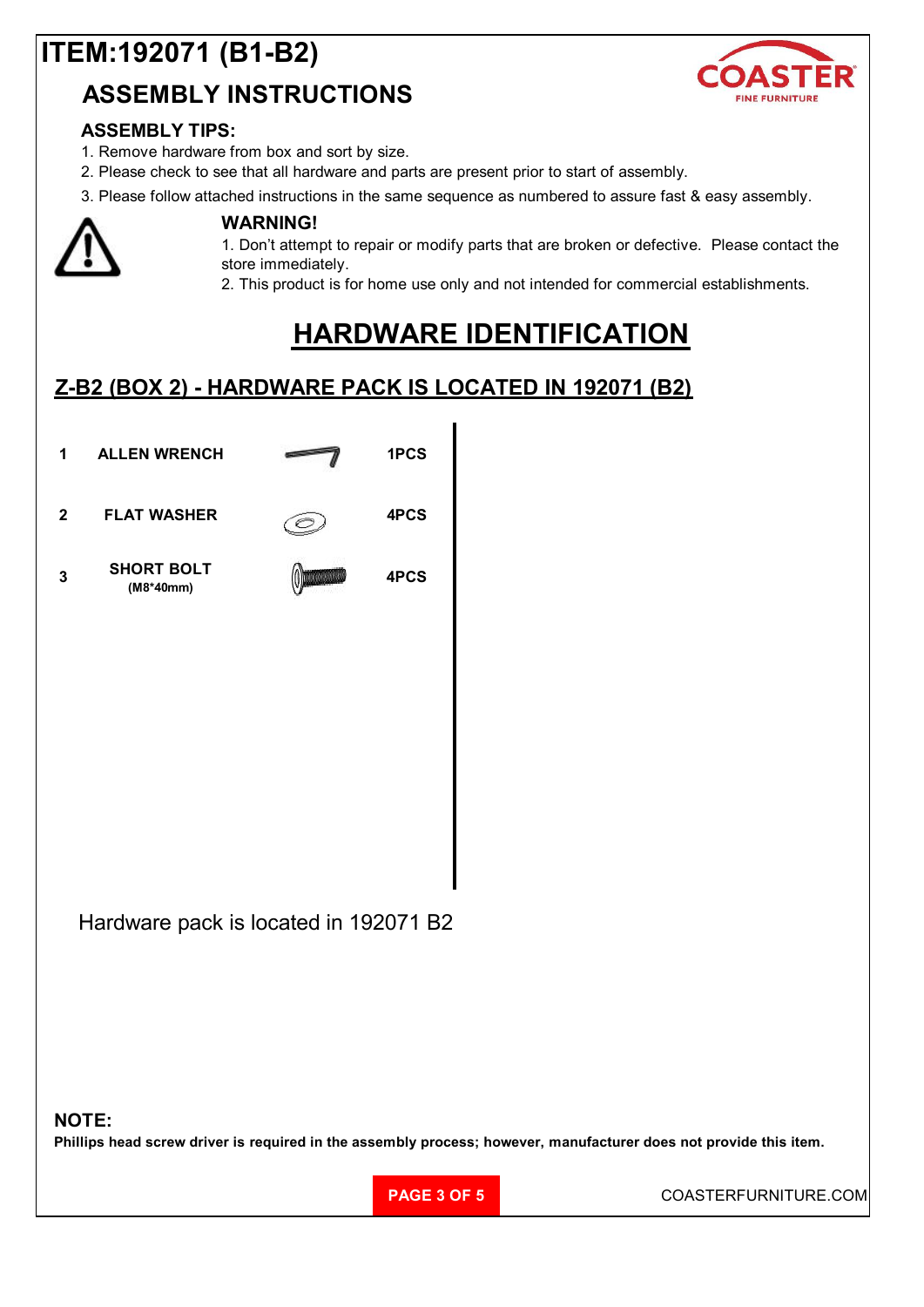